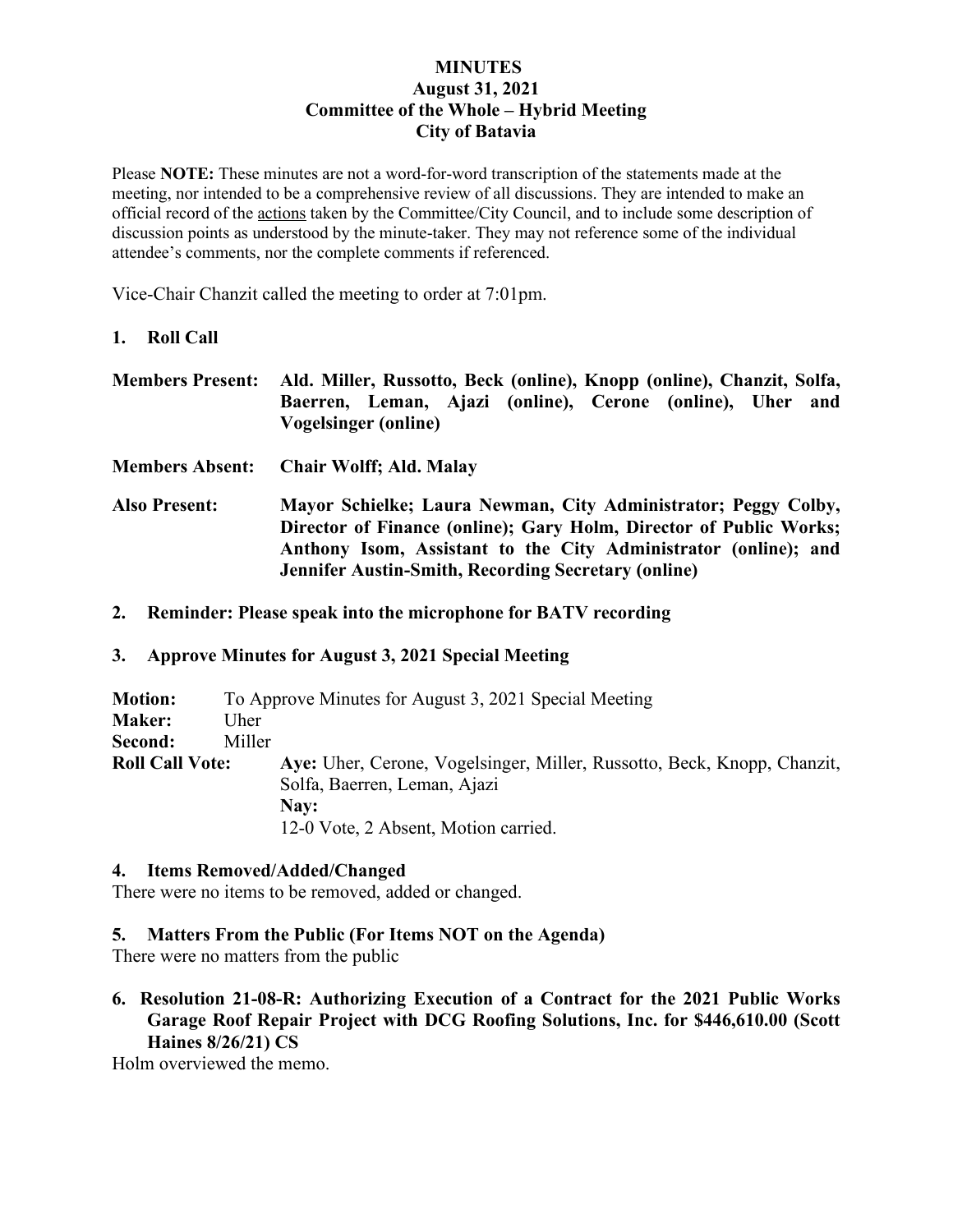Committee of the Whole August 31, 2021 Page 2

| <b>Motion:</b>         | To recommend approval of Resolution 21-088-R: Authorizing Execution of a |
|------------------------|--------------------------------------------------------------------------|
|                        | Contract for the 2021 Public Works Garage Roof Repair Project with DCG   |
|                        | Roofing Solutions, Inc. for \$446,610.00                                 |
| <b>Maker:</b>          | Russotto                                                                 |
| Second:                | Miller                                                                   |
| <b>Roll Call Vote:</b> | Aye: Russotto, Beck, Knopp, Chanzit, Solfa, Baerren, Leman, Ajazi,       |
|                        | Uher, Cerone, Vogelsinger, Miller                                        |
|                        | Nay:                                                                     |
|                        | 12-0 Vote, 2 Absent, Motion carried.                                     |

# **7. Discussion: General Fund Unbudgeted Capital Project Planning**

Holm presented a PowerPoint presentation utilizing the shared screen feature on Zoom tilted "General Fund Unbudgeted Capital Project Planning." The presentation included the following information:

- Background
- Important Notes
	- o The City should not depend on grant funding
	- o Enterprise fund capital projects are not on this list
- Other General Fund Considerations
- Projects & Revenue Sources
	- o Stormwater
	- o Roadway/Pedestrian
	- o Government facilities
- Summary
	- o Unfunded projects totaling 85 million
- Priority Recommendation Years 1-5
- Priority Recommendation Years 5-10
- Key Questions
- Next Steps

The Committee discussed the bridge, figuring out where and if we could save for a future bridge, (Red Gate Bridge in St. Charles as an example), riverbank stabilization, effects on removing the dam to the riverbank, TIF, traffic calming, and ARPA funds being a separate discussion regarding allowable uses.

Holm asked if there were any projects they would like to remove from the list. Uher stated that he objects to the pedestrian bicycle ramp from river level to Peace Bridge because that is not our project. Holm stated that should be a separate conversation. Newman stated that it ended on the list from the first Strategic Action Plan 2019-2021 looking at deficient areas for pedestrian and bicycling within our City. We convened a group of stakeholders and they came up with a list of areas of concern. This was one of major concern. Newman does agree with Uher that this is a problem that exists on someone else's property. Uher stated if this is to be completed then the Park District could buy the property from us and do what they need to do. Not that we do it because we own it. Uher made a motion that this be removed from the list. Beck seconded and stated that she agrees that we don't know what is going to happen on the Larsen Becker land it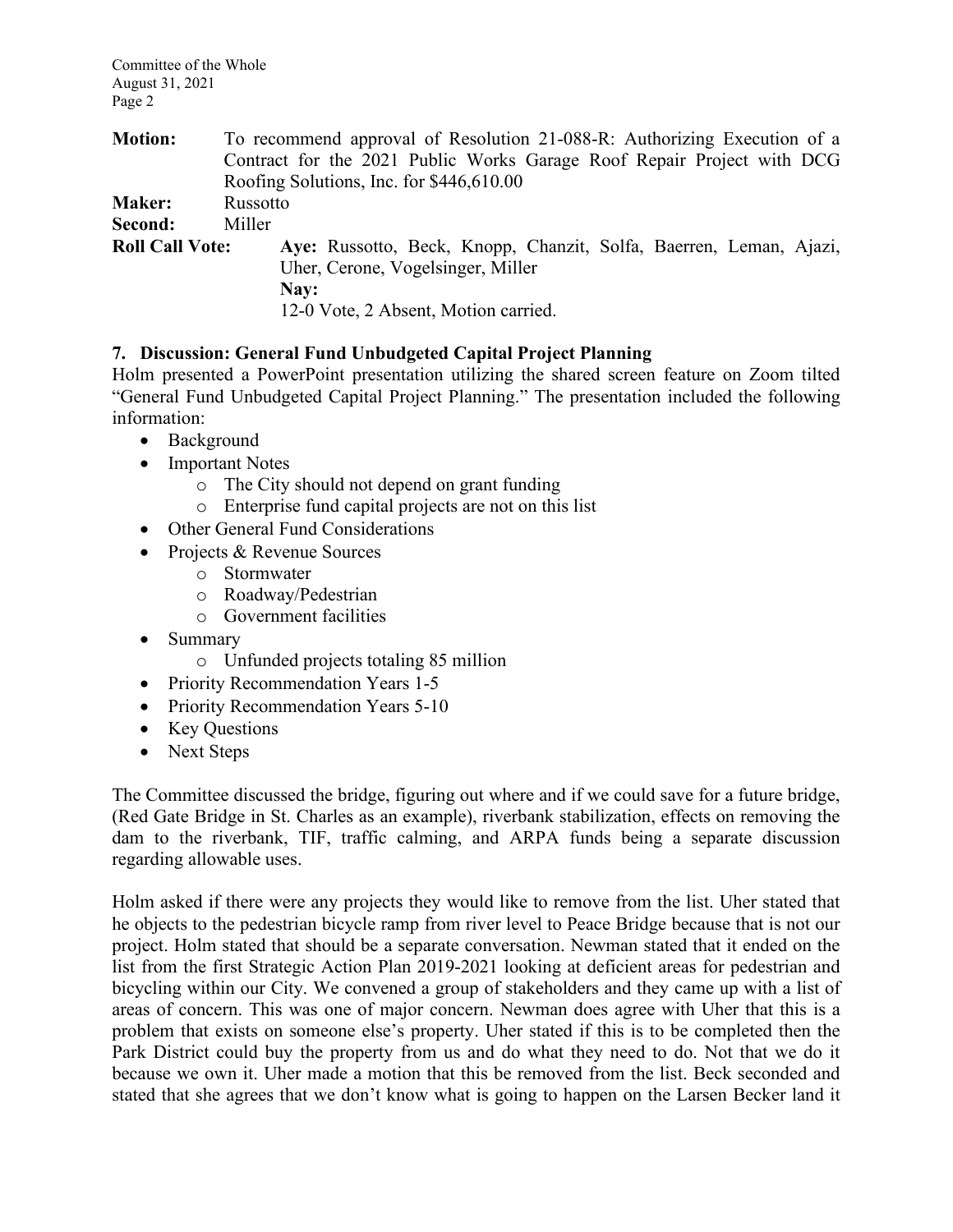seems early to have this on the list. She would hate to see anything bicycle related restricted from the list. Discussion was held on the motion. Mayor Schielke shared his support of the ramp across the river because one of the things people on our bike trail say there are nice places to eat and get refreshments along with bike shops for immediate aid. The growth of the neat shops, shopping, boardwalk shops, coffee and refreshments the cyclists feel it is a great place to stop. We need a better way to get people off of the bike trail and up to the downtown. It would be easier if we had the ramp for people to get here in an easier fashion. Mayor Schielke would like to enhance our bike trail and make it better than it already is. Beck asked for a description of what the proposed ramp would look like. Holm described the proposed ramp. Beck announced that she is in favor of the ramp staying on the list and she withdraws her second.

| <b>Motion:</b>         | To remove the bicycle ramp from the list                         |  |  |
|------------------------|------------------------------------------------------------------|--|--|
| <b>Maker:</b>          | Uher                                                             |  |  |
| Second:                | Cerone                                                           |  |  |
| <b>Roll Call Vote:</b> | Ave: Uher, Cerone, Vogelsinger, Miller, Russotto, Knopp, Chanzit |  |  |
|                        | Nay: Beck, Solfa, Baerren, Leman, Ajazi                          |  |  |
|                        | 7-5 Vote, 2 Absent, Motion carried.                              |  |  |

The Committee discussed the items on the 'a' and 'b' list. Turning Canterbury Lighting as a 'b' list item was considered. Beck and Russotto stated that they would prefer it staying on as an 'a' list item. Russotto noted that Canterbury Lighting was committed as an item to be completed to the downtown area.

| <b>Motion:</b>         | To remove the 13M Fox River Projects and put onto Years 1-5b           |
|------------------------|------------------------------------------------------------------------|
| <b>Maker:</b>          | Chanzit                                                                |
| Second:                | Solfa                                                                  |
| <b>Roll Call Vote:</b> | Aye: Chanzit, Solfa, Baerren, Leman, Ajazi, Uher, Cerone, Vogelsinger, |
|                        | Miller, Russotto, Beck, Knopp                                          |
|                        | Nay:                                                                   |
|                        | 12-0 Vote, 2 Absent, Motion carried.                                   |

The Committee discussed the City Hall renovation project. The Committee discussed the four diagonal parking spaces adjacent to the building and whether they should remain or be changed to planters once Utility Billing is moved to the south entrance. Holm stated that if you walk out of the Community Development entrance today you would walk out into a planter. In order to get over to the parking lot you have to jog around the planter. The idea is to create a better pedestrian path from the parking lot to what will be the main entrance of City Hall. Beck stated that she would vote for planters over parking spots. Beck moved to remove the additional four parking spots. Knopp seconded. Newman noted that we would have to tear up the whole planter to get to the water service that is buried underneath it. We will have to tear that area up and what we are voting on is that it would remain a planter and not additional parking spots. There are many elderly members of our community who are visiting utility billing to pay their bills in person. When we move utility billing downstairs they would be utilizing this main entrance of the building. As you are voting on that she believes the Committee should keep that in consideration. Newman explained that they are proposing moving parking closer to the new main entrance because right now the parking doesn't start until north of that entrance. Staff's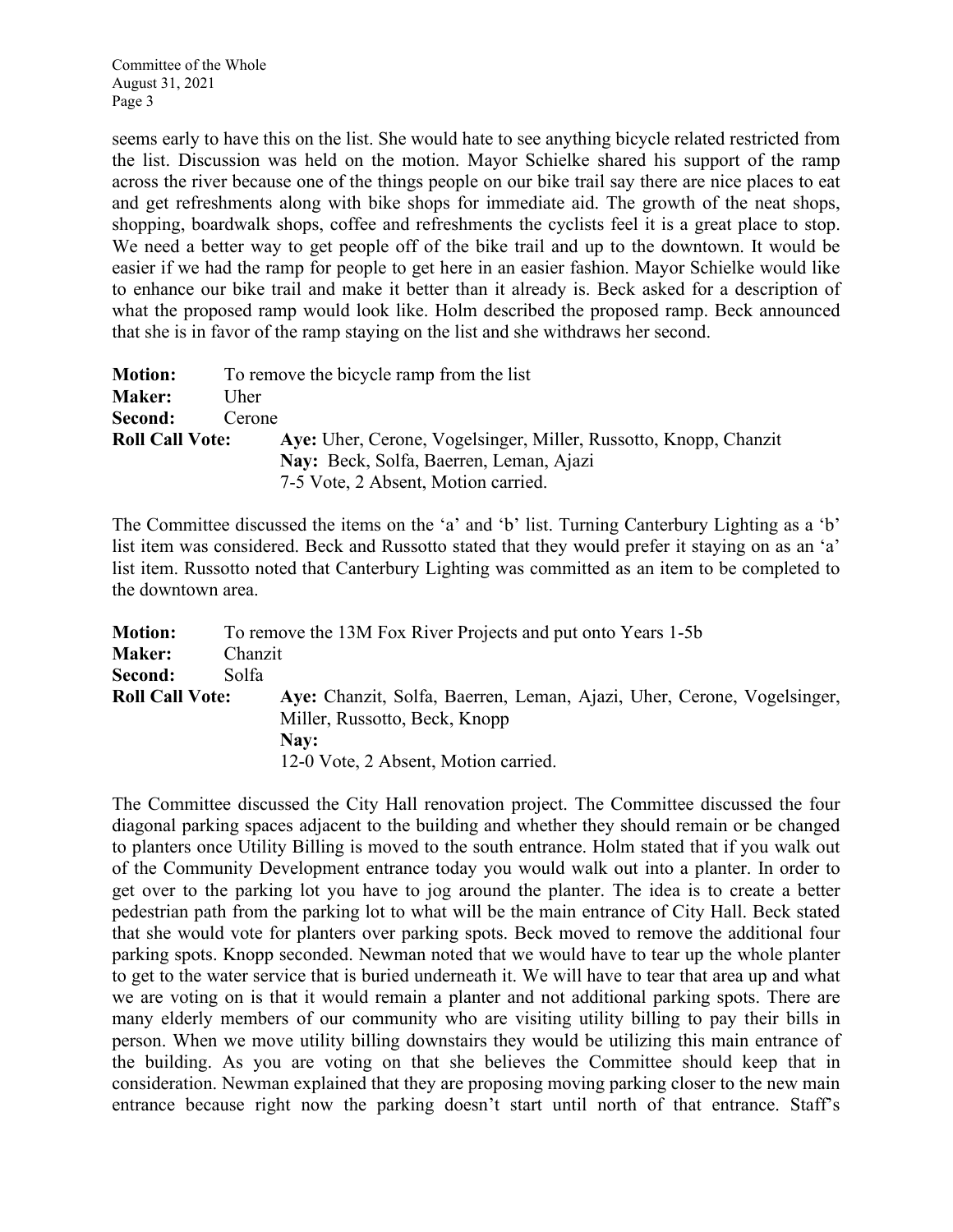Committee of the Whole August 31, 2021 Page 4

recommendation is implementing the additional parking spaces as planned as part of the first phase of the City Hall renovation project. The whole project will come back here to be approved. Right now, we are considering putting this into the budget. Holm stated that it would be almost six parking spaces and regardless of parking or planter this work would have to be done somehow. Holm discussed how the project would be financed. Beck thanked staff for discussing how this money would be earmarked for the project and withdrew her motion. She stated that she would like a more detailed discussion about how the money would be used with parking versus landscaping. She would like to see the Council Chambers door at the front of the building because our public buildings should be welcoming to the community at the pedestrian level and not designed for cars. She would like a longer conversation on what the design looks like in the future. Uher agreed with having a longer discussion on this in the future.

The Committee discussed the issuance of general obligation bonds for funding. Chanzit stated that he would be in support of the issuance of general obligation bonds. Chanzit noted that these are the projects that need to be done along with our other services the City provides. The taxes would need to go up or our services will have to go down. Holm stated that in this year's budget was an analysis of our roadway condition. That analysis has now been completed and a separate discussion for that will be brought on a separate evening. That analysis shows that the last five years our roadway condition has stayed the same or a hair worse. We are keeping up but that is all we are doing. If we take money away from our maintenance program or our resurfacing program we will not be keeping up. Cerone stated that these are discussions for budget time. Chanzit stated that come project time we should not be surprised to see some of these projects show up in that budget. Holm stated that unless they hear differently, staff would bring the years 1-5 projects forward in the form of a budget for Council to discuss how to fund those projects.

Chanzit asked for a revised version of this plan to review prior to budget time. The Committee discussed how the City is saving money in designated capital funds. Colby did note that there is no capital fund for a bridge and the Council may want to determine that is a goal that you would want to do. Chanzit commented that we should establish a fund and direct staff to do that. Colby added that staff would need direction at least for this next year very soon. Baerren agreed that we need to start considering a fund for a second bridge. Beck stated that the second bridge conversation should be reopened.

## **8. Project Status**

Newman reported on the following:

- Information on the public open house meetings have been posted on the City's website.
	- o The meetings will be recorded and posted on the Hitchcock site
	- o A postcard is being mailed to each household in our community about these meetings
	- o The Committee discussed whether or not to provide costs of the alternatives at the public meetings. The general consensus was to provide the numbers.
- Speculative Industrial Building plans are being reviewed. We have received revised plans for the Casey's Convenience Store and Gas Station.
- The Plan Commission (PC) at their September  $15<sup>th</sup>$  meeting would include a public hearing for the Winding Creek Development, a conditional use for Sturdy Shelter Brewing and a review of the Avenue Marketplace Landscape Plan revisions. The PC